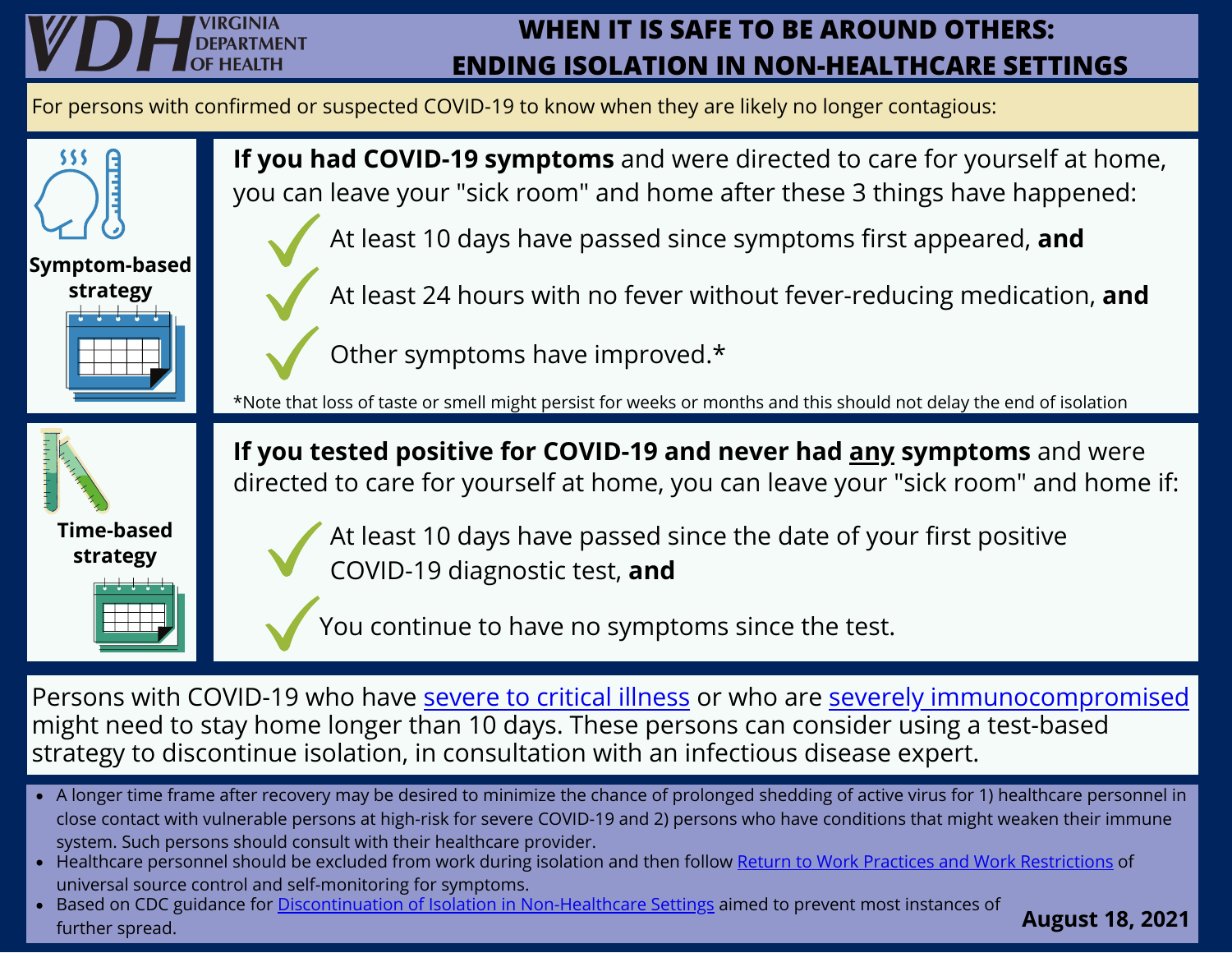## **VIRGINIA DFPARTMENT**

### **WHEN IT IS SAFE TO BE AROUND OTHERS: ENDING QUARANTINE FOR EXPOSED PERSONS**

**If you had close contact with a person who has COVID-19 while they were contagious\*, get tested, watch for symptoms, and follow all recommendations (e.g., wear a mask, watch your distance, and wash your hands often) for 14 days after last exposure.**

#### **Close contact includes:**

- Being within 6 feet of a person who has COVID-19 for a total of 15 minutes or more over a 24-hour period, or
- Having exposure to respiratory secretions (e.g., being coughed or sneezed on; sharing a drinking glass or utensils; kissing) from a person who has COVID-19, or
- Living with or providing care for a person who has COVID-19

# **HOUSEHOLD CONTACTS**

VDH recommends that you **quarantine (stay home)** while the infected person is home and for **14 days** after the person has been released from isolation (because exposure is considered ongoing within the house).\*\*

If you are not able to stay home for 14 additional days and do not have symptoms, you may leave home earlier^:

- After 10 days without testing; or
- After 7 days with a negative PCR or antigen test performed on or after Day 5. Household contact is released from

quarantine if not sick



[Exception](https://www.vdh.virginia.gov/coronavirus/local-exposure/#close-contact): In K-12 settings, a student who is within 3 to 6 feet of an infected student is not considered a close contact as long as both the infected student and the exposed student correctly and consistently wore well-fitting masks the entire time.

*\* A person with COVID-19 is considered to be contagious starting from 2 days before they became sick (or 2 days before test specimen collection if they never had symptoms) until they meet the criteria to discontinue isolation.*

# **NON-HOUSEHOLD CONTACTS**

VDH recommends that you **quarantine (stay home)** for **14 days** after the date of last close contact with the person infected with COVID-19.

If you are not able to stay home for 14 days and do not have symptoms, you may leave home earlier^:

- After 10 days without testing; or
- After 7 days with a negative PCR or antigen test performed on or after Day 5.



\*\* If you are able to have **complete separation** from the person in your house with COVID-19 (this means no contact, no time together in the same room, no sharing of any spaces, such as same bathroom or bedroom), then follow timeframe for non-household contact.

^Follow local quarantine recommendations, including those from your school, daycare, or workplace, because a full 14-day period might be required.